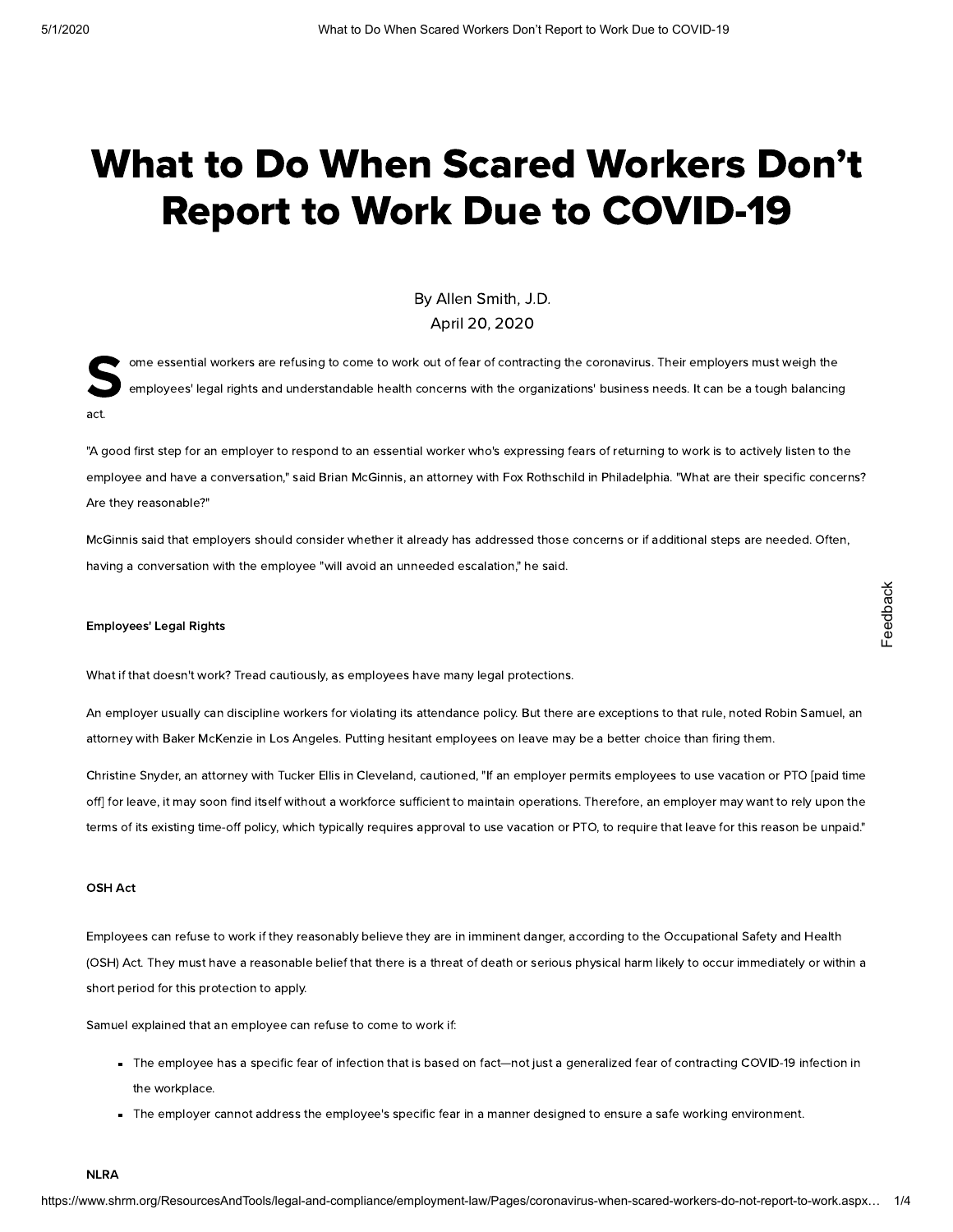#### 5/1/2020 What to Do When Scared Workers Don't Report to Work Due to COVID-19

The National Labor Relations Act (NLRA) grants employees at unionized and nonunionized employers the right to join together to engage in protected concerted activity [\(www.shrm.org/ResourcesAndTools/legal-and-compliance/employment-law/pages/coronavirus-protected](https://www.shrm.org/ResourcesAndTools/legal-and-compliance/employment-law/pages/coronavirus-protected-concerted-activity-unions.aspx)concerted-activity-unions.aspx). Employees who assert such rights, including by joining together to refuse to work in unsafe conditions, are generally protected from discipline, Samuel noted.

"That said, the refusal must be reasonable and based on a good-faith belief that working conditions are unsafe," said Bret Cohen, an attorney with Nelson Mullins in Boston.

#### ADA

Employers should accommodate employees who request altered worksite arrangements, remote work or time off from work due to underlying medical conditions that may put them at greater risk from COVID-19, Samuel said.

The EEOC's guidance on COVID-19 and the Americans with Disabilities Act

[\(https://www.eeoc.gov/eeoc/newsroom/wysk/wysk\\_ada\\_rehabilitaion\\_act\\_coronavirus.cfm\)](https://www.eeoc.gov/eeoc/newsroom/wysk/wysk_ada_rehabilitaion_act_coronavirus.cfm) (ADA) notes that accommodations may include changes to the work environment to reduce contact with others, such as using Plexiglas separators or other barriers between workstations.

The Age Discrimination in Employment Act, unlike the ADA, does not have a reasonable-accommodation requirement, pointed out Isaac Mamaysky, an attorney with Potomac Law Group in New York City. Nonetheless, he "would encourage employers to be flexible in response to leave requests from vulnerable employees," such as older essential workers, as the right thing to do and to bolster employee relations.

#### FFCRA

If a health care provider advises an employee to self-quarantine because the employee is particularly vulnerable to COVID-19, the employee may be eligible for paid sick leave under the Families First Coronavirus Response Act (FFCRA), Cohen noted. The FFCRA applies to employers with fewer than 500 employees, and the quarantine must prevent the employee from working or teleworking. the health care provider advises an employee to self-cuarantine because the employee is particularly vulnerable to COVID-19, the<br>
employee mey to eligible for pad sick leave under the Families First Goronovius Response Act

FFCRA regulations (www.shrm.org/ResourcesAndTools/legal-and-compliance/employment-law/pages/dol-releases-ffcra-regulationscoronavirus.aspx) permit employers to require documentation for paid sick leave, noted John Hargrove, an attorney with Bradley in Birmingham, Ala.

Employers may relax documentation requirements due to the difficulty some employees could have obtaining access to medical providers during the pandemic and to encourage ill employees to stay away from work, said Pankit Doshi, an attorney with McDermott Will & Emery in San Francisco.

#### **A SHRM RESOURCE SPOTLIGHT**

Coronavirus and COVID-19 [\(www.shrm.org/ResourcesAndTools/Pages/communicable-diseases.aspx\)](https://www.shrm.org/ResourcesAndTools/Pages/communicable-diseases.aspx)

# Hazard Pay

Although not currently mandated by federal law, hazard pay—extra pay for doing dangerous work—might be appropriate for an employer